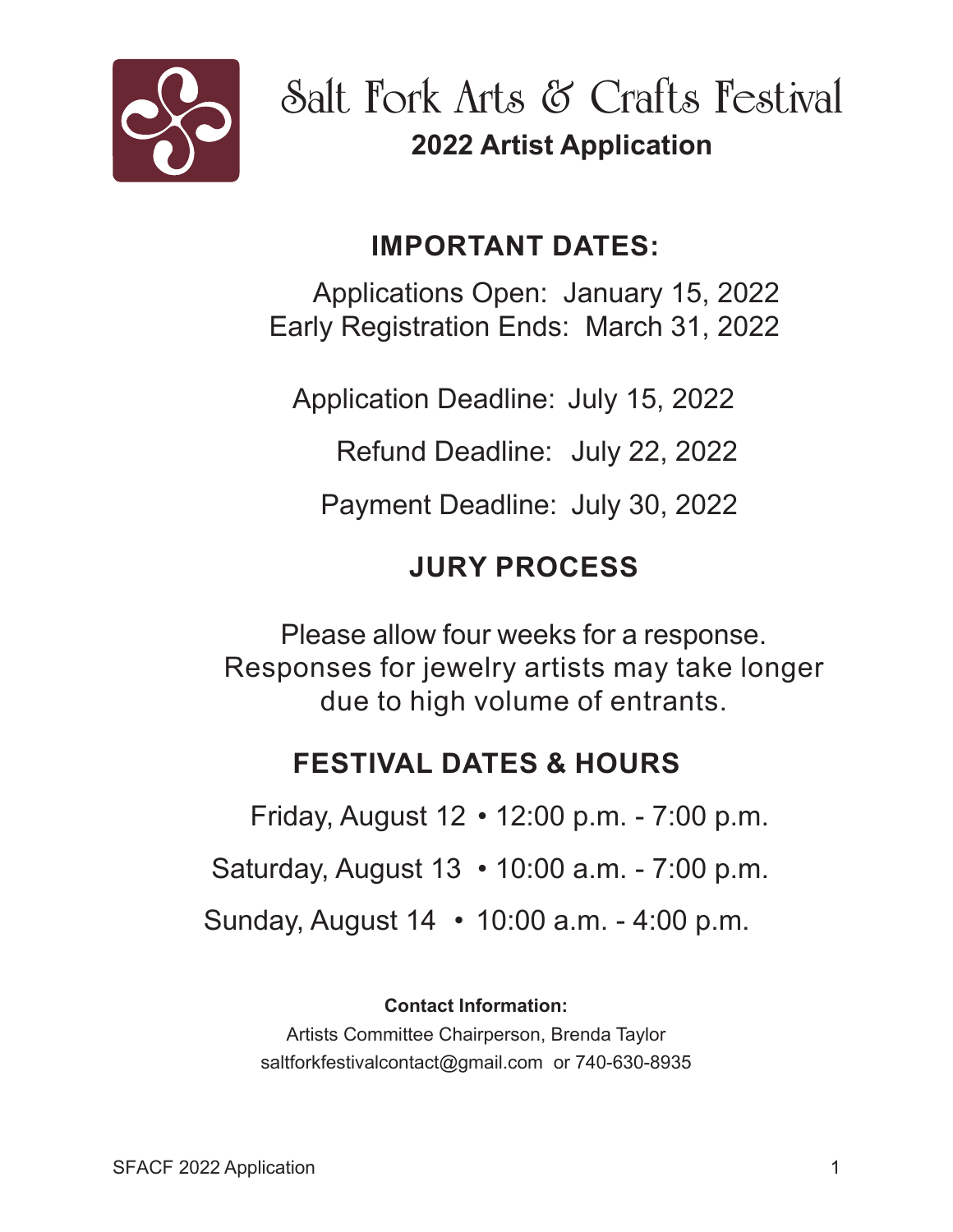

## **Salt Fork Arts & Crafts Festival 2022 Artist Application**

|  |  | Name: Name: Name and All Contract and All Contract and All Contract and All Contract and All Contract and All Contract and All Contract and All Contract and All Contract and All Contract and All Contract and All Contract a |  |                                                                                         |  |
|--|--|--------------------------------------------------------------------------------------------------------------------------------------------------------------------------------------------------------------------------------|--|-----------------------------------------------------------------------------------------|--|
|  |  |                                                                                                                                                                                                                                |  |                                                                                         |  |
|  |  |                                                                                                                                                                                                                                |  |                                                                                         |  |
|  |  |                                                                                                                                                                                                                                |  |                                                                                         |  |
|  |  |                                                                                                                                                                                                                                |  |                                                                                         |  |
|  |  |                                                                                                                                                                                                                                |  |                                                                                         |  |
|  |  |                                                                                                                                                                                                                                |  |                                                                                         |  |
|  |  | * Electricity will only be provided to those who need electricity for demonstration or display purposes.<br>** There are a limited number of RV hook ups and will be accommodated on a first-come, first-serve basis.          |  | Check All That Apply: Need Electricity Need Water Nev/Camper Hook Up                    |  |
|  |  |                                                                                                                                                                                                                                |  | Check One: □ New Artist □ Returning Artist Years as SFACF Exhibitor                     |  |
|  |  |                                                                                                                                                                                                                                |  | Please describe your art, craft, medium or technique (please attach an additional sheet |  |
|  |  |                                                                                                                                                                                                                                |  |                                                                                         |  |
|  |  |                                                                                                                                                                                                                                |  | Guilds/Organization Memberships (attach an additional sheet if more space is needed):   |  |
|  |  |                                                                                                                                                                                                                                |  |                                                                                         |  |
|  |  |                                                                                                                                                                                                                                |  |                                                                                         |  |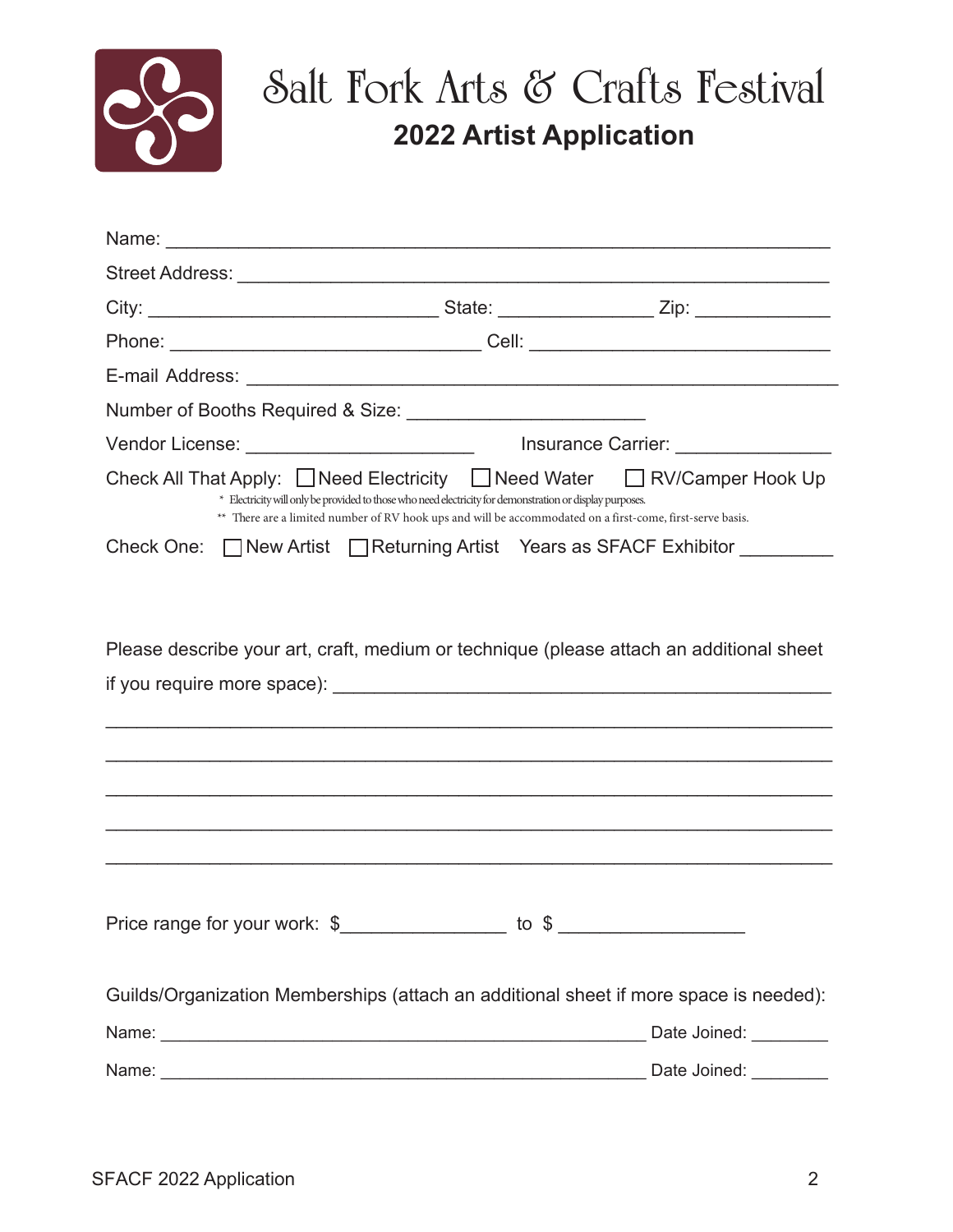| Please provide a detailed biography and photo of yourself creating your art, 2-3 photos of your pieces<br>and 1 photo of your booth set-up. Photos may be used as part of the promotion of the Salt Fork Arts &<br>Crafts Festival. Photos can be sent by mail or electronically to saltforkfestivalcontact@gmail.com |
|-----------------------------------------------------------------------------------------------------------------------------------------------------------------------------------------------------------------------------------------------------------------------------------------------------------------------|
|                                                                                                                                                                                                                                                                                                                       |
|                                                                                                                                                                                                                                                                                                                       |
|                                                                                                                                                                                                                                                                                                                       |
|                                                                                                                                                                                                                                                                                                                       |
|                                                                                                                                                                                                                                                                                                                       |
|                                                                                                                                                                                                                                                                                                                       |
|                                                                                                                                                                                                                                                                                                                       |
|                                                                                                                                                                                                                                                                                                                       |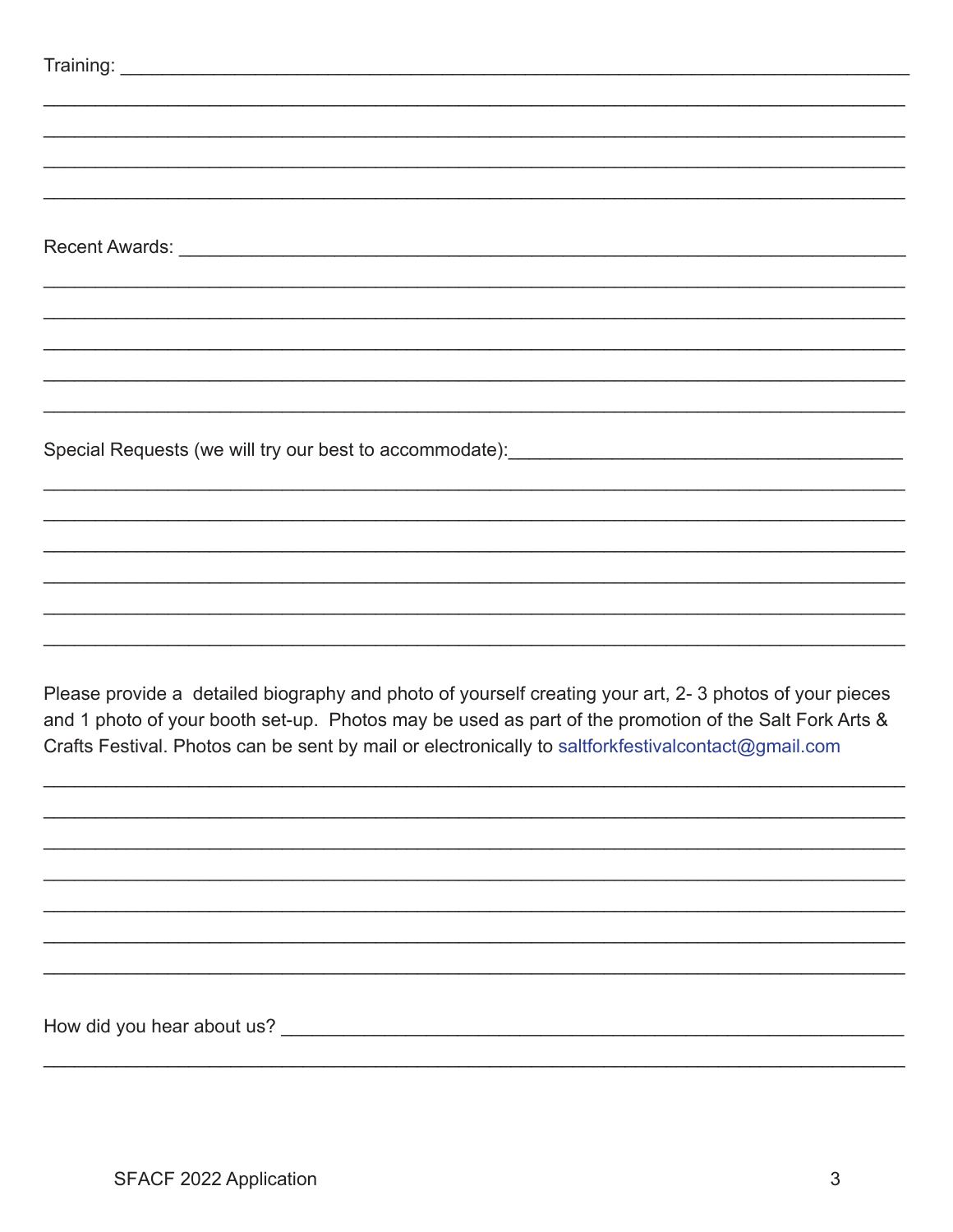The Standards Committee of the 2022 Salt Fork Arts & Crafts Festival will review all Artisan booths during the Festival. The Committee reserves the right to request the removal of any work found to be substandard and not representative of the work submitted for approval or in the rules of the Festival. It is the respon-sibility of the Standards Committee to reflect the over all purpose of the Ohio Arts & Crafts Foundation to present an annual festival that offers arts and crafts of the highest possible quality.

All booths and merchandise set-ups must be complete by 11 a.m. Friday, August 12, 2022.

Artists are encouraged to present periodic demonstrations related to their arts or crafts and are required to occupy their booths each day of the Festival. They must be sole exhibitors, unless a co-exhibitor is approved in advance by the jury. Sharing a booth with another artist that is accepted by the jury is allowed.

Subletting or exchanging of booth location is prohibited.

Paid security protection will be provided on Thursday, Friday and Saturday night. However, the Festival cannot be responsible for property loss or damage. Artist exhibitors should provide their own insurance.

Exhibitors will be allowed to bring their vehicles into the park for the purpose of unloading their tents and merchandise. After unloading everything they will be required to move their vehicle to the parking area reserved for exhibitors. Exhibitors will be provide with a parking pass. Vehicles are not allowed in the park for any reason during the Festival.

Exhibitor spaces are 10' x 10', 10' x 20' and 20' x 20'. Exhibitors must supply their own tents. Tents must be white. Exhibitors must bring weights to secure each leg of their tent to prevent damage in the event of high winds or inclement weather. The Salt Fork Festival reserves the right to inspect all structures placed on the premises.

Upon request, a Festival Volunteer will be provided to sit with your booth for a period not exceeding 20 minutes.

No alcoholic beverages are allowed in the Cambridge City Park at any time during the Festival.

All Exhibitor's must have valid vendor's license.

Only original work handcrafted by the artists and craftsmen listed on the application is permitted. No kits or bazaar items are allowed. No commercial advertising is to be done and no commercial art or craft supplies are to be sold by any exhibitor. In specific cases where commercial accessory items are to be sold in conjunction with the art or craft work, it must be clearly stated on the application form. All decisions concerning what accessories are eligible will rest with the Standards Committee.

I am applying to be an Exhibitor in the 2022 Salt Fork Arts & Crafts Festival (herein referred to as "the Festival") and agree that acceptance commits me to participate in the Festival. I have read all the rules and agree to abide by them, as well as any other rules as may be established. I understand that failure to do so may result in the loss of my space at the Festival, forfeiture of my registration fee and liability for any actual or consequential damages. I certify that all work submitted and displayed works will be original and produced solely by myself. I understand that all buy-sell items are strictly prohibited. I understand that the Festival staff reserves the right to use the images of my submitted photos for promotional purposes. I understand that the Salt Fork Arts & Crafts Festival, Ohio Arts & Crafts Foundation, the City of Cambridge, all sponsoring organizations and their directors, offi cers, employees, agents and volunteers are not responsible for any loss or damage to property owned, displayed or sold by the registrants of the Festival and any injury resulting to others. I agree to hold each of them harmless from any such claims for damage, loss or injury arising out of my participation in the Festival. I understand that there are no refunds or rain checks due to inclement weather or other acts of nature.